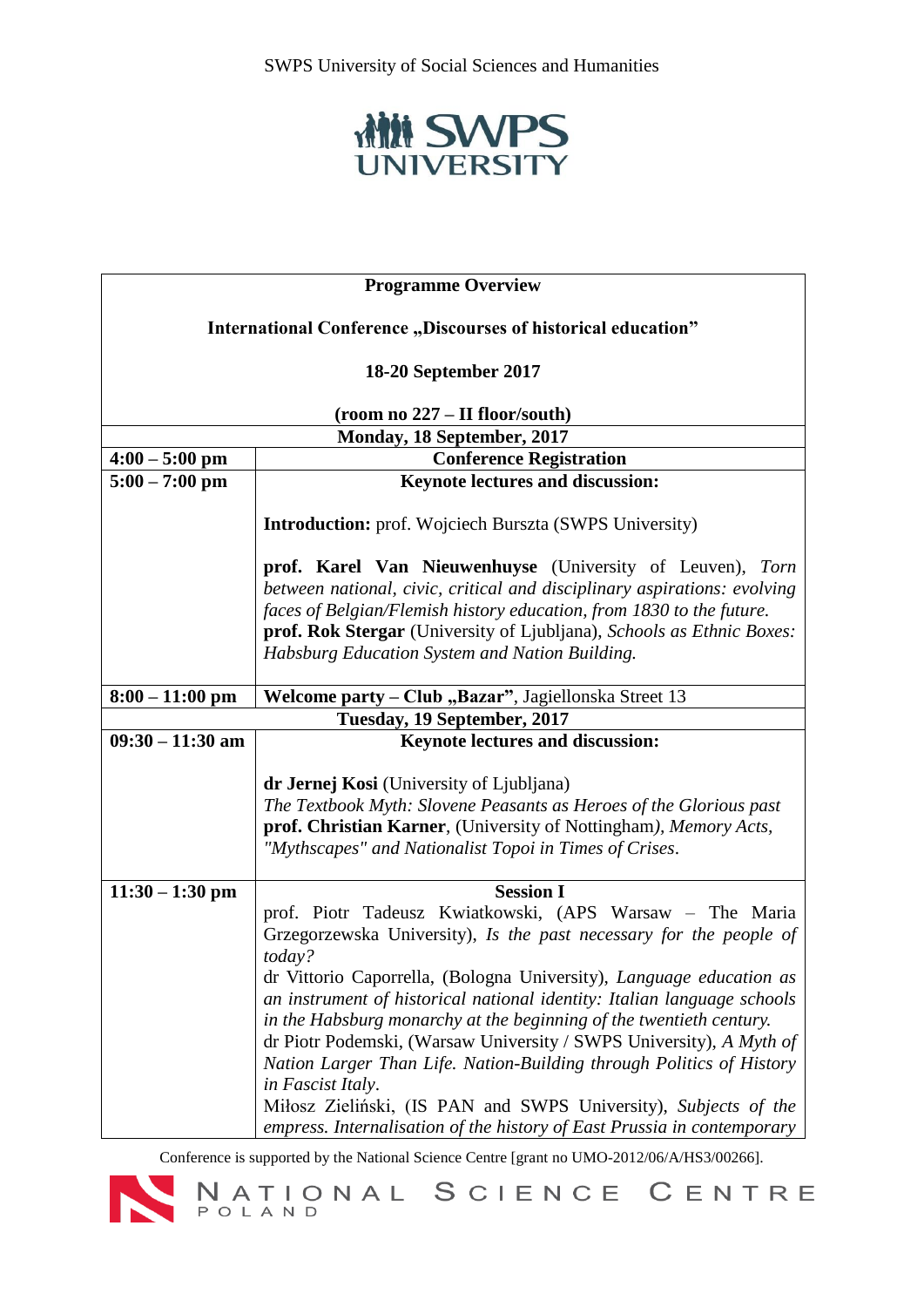

|                               | regional history education in Kaliningrad Oblast [of the Russian                                                                      |  |
|-------------------------------|---------------------------------------------------------------------------------------------------------------------------------------|--|
|                               | Federation].                                                                                                                          |  |
| $1:30 - 2:30$ pm              | <b>Lunch Break</b>                                                                                                                    |  |
| $2:30 - 4:30$ pm              | <b>Session II</b>                                                                                                                     |  |
|                               | Oliver Pejić, (University of Ljubljana), The Treatment of History in                                                                  |  |
|                               | Austrian-Hungarian State Primary School Readers for Bosnia and                                                                        |  |
|                               | Herzegovina.                                                                                                                          |  |
|                               | prof. Oscar Lansen, (University of North Carolina – Charlotte), Not my                                                                |  |
|                               | Nation, Not my History: Political influence and Ethnocentric Bias in                                                                  |  |
|                               | American Historical Education and Vision of Nation.                                                                                   |  |
|                               | dr hab. Mariusz Ausz, (Maria Curie Skłodowska University in Lublin),                                                                  |  |
|                               | prof. Jarosław Krajka, (Maria Curie Skłodowska University in Lublin),                                                                 |  |
|                               | The image of Poland's southern neighbours in Polish history textbooks                                                                 |  |
|                               | published during the People's Republic of Poland and at present.                                                                      |  |
|                               | dr Rafał Paweł Wierzchosławski, (SWPS University), Antinomies,                                                                        |  |
|                               | Principlism and Representations of the Pasts.                                                                                         |  |
| $4:30 - 5:00$ pm              | <b>Coffee Break</b>                                                                                                                   |  |
| $5:00 - 7:00$ pm              | <b>Session nr III</b>                                                                                                                 |  |
|                               | dr Michał Rauszer (Warsaw University), People's Republic Without                                                                      |  |
|                               | The People.                                                                                                                           |  |
|                               | Bartosz Korinth, Tamara Rutkowska, (University of Gdansk),                                                                            |  |
|                               | Geographical determinism in historical education in schools - current                                                                 |  |
|                               | state, opportunities and potential for development.                                                                                   |  |
|                               | Piotr Krzyżański (Adam Mickiewicz University in Poznań), Polish                                                                       |  |
|                               | textbooks in Stalinism era. A lost opportunity for socialism?<br>Piotr Pasisz, (The Jan Kochanowski University in Kielce), The vision |  |
|                               | of the Polish nation in marxist historiography on the example of the                                                                  |  |
|                               | textbook by Celina Bobińska.                                                                                                          |  |
|                               |                                                                                                                                       |  |
| Wednesday, 20 September, 2017 |                                                                                                                                       |  |
| $9:00 - 10:00$ am             | Keynote lecture and discussion:                                                                                                       |  |
|                               |                                                                                                                                       |  |
|                               | dr Miri Yemini, (Tel Aviv University), Invoking the global?                                                                           |  |
|                               | Global/local nexus in the Israeli history curricula.                                                                                  |  |
| $10:00 - 12:00$ am            | <b>Session IV</b>                                                                                                                     |  |
|                               | dr Michał Mochocki, (Kazimierz Wielki University – Bydgoszcz),                                                                        |  |
|                               | Tabletop RPG in Historical Settings: From Textbook History to                                                                         |  |
|                               | Performed Heritage,                                                                                                                   |  |
|                               | prof. Krzysztof Jaskułowski (SWPS University), dr Piotr Majewski                                                                      |  |
|                               | (SWPS University), Politics of memory in Upper Silesian schools.                                                                      |  |
|                               | Between Polish homogeneous nationalism and its Silesian discontents.                                                                  |  |
|                               | Tadeusz (Tadek) Wojtych, (University of Cambridge / University of St                                                                  |  |

Conference is supported by the National Science Centre [grant no UMO-2012/06/A/HS3/00266].<br>
NATIONAL SCIENCE CENTRE

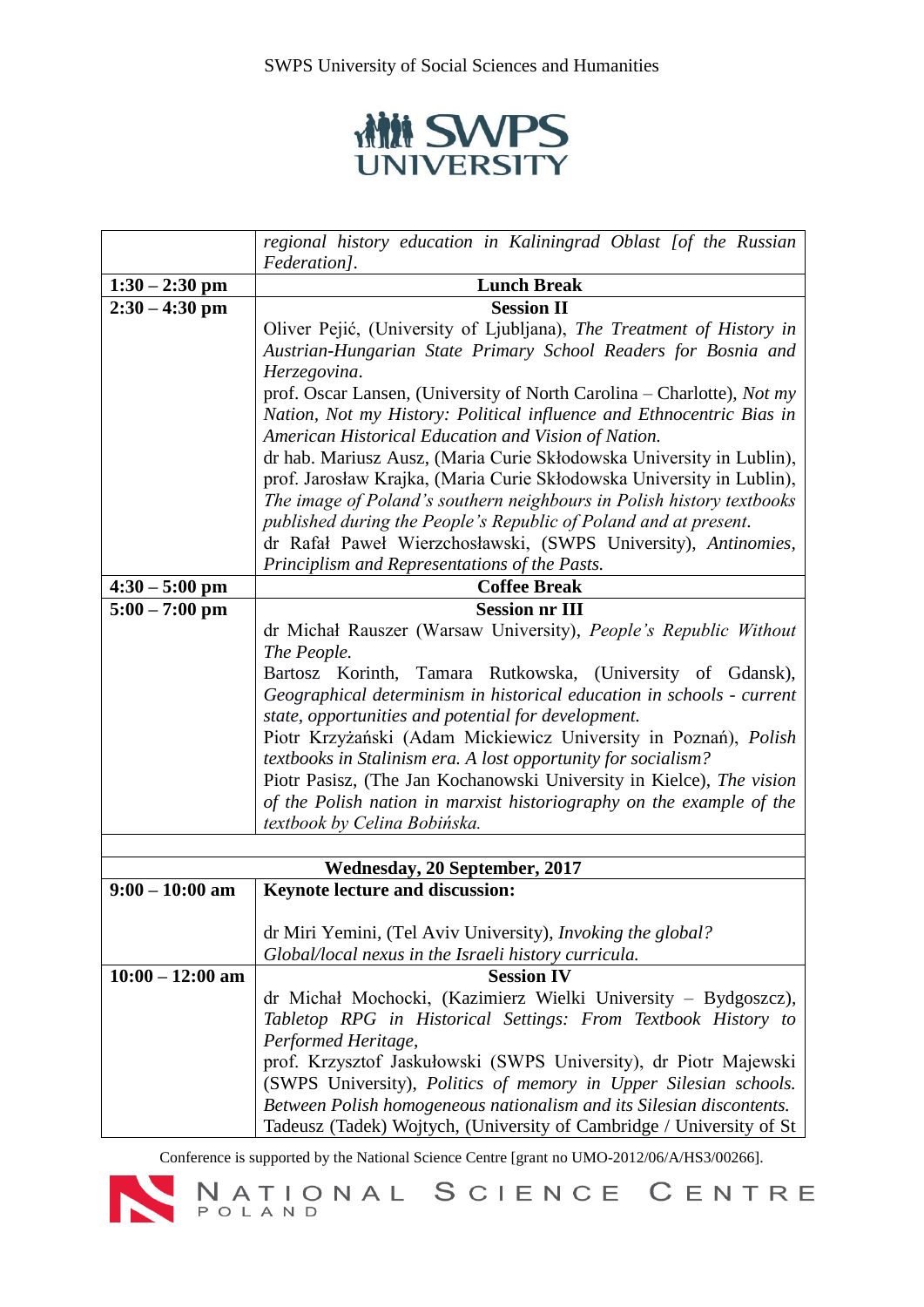

|                    | Andrews), Joint textbook commissions in Central and Eastern Europe                                                                                                                                                                            |
|--------------------|-----------------------------------------------------------------------------------------------------------------------------------------------------------------------------------------------------------------------------------------------|
|                    | $-$ a transnational approach.                                                                                                                                                                                                                 |
|                    | Agnieszka Kania, (Jagiellonian University), Development of a sense of                                                                                                                                                                         |
|                    | national identity in the process of Polish language arts education.                                                                                                                                                                           |
|                    | From (less) ethnic to (more) cultural vision of the nation.                                                                                                                                                                                   |
|                    |                                                                                                                                                                                                                                               |
| $12:00 - 12:30$ am | <b>Coffee Break</b>                                                                                                                                                                                                                           |
| $12:30 - 2:00$ pm  | <b>Session V:</b>                                                                                                                                                                                                                             |
|                    | Anna Szczeblewska (SWPS University), The teaching of history in                                                                                                                                                                               |
|                    | post-genocide Rwanda: a case-study of the re-education camps in                                                                                                                                                                               |
|                    | Ingando                                                                                                                                                                                                                                       |
|                    | Stanisław Lipiec, (Pedagogical University in Cracow), About Poland:                                                                                                                                                                           |
|                    | nothing, or just stereotypes. Teaching about Poland in schools of                                                                                                                                                                             |
|                    | Northern Europe.                                                                                                                                                                                                                              |
|                    | Dejana M. Vukasović, Senior Research Associate, (Institute for                                                                                                                                                                                |
|                    | Political Studies, Belgrade), Stereotypes about the Balkans: the case of                                                                                                                                                                      |
|                    | the Western Balkans and its membership in the EU.                                                                                                                                                                                             |
| $2:00 - 3:00$ pm   | <b>Lunch Break</b>                                                                                                                                                                                                                            |
| $3:00 - 4:30$ pm   | <b>Session VI</b>                                                                                                                                                                                                                             |
|                    | dr Paweł Dobrosielski (Warsaw University), Peripheries of the                                                                                                                                                                                 |
|                    | Holocaust on the peripheries of education. The destruction of                                                                                                                                                                                 |
|                    | European Jews in the Polish history textbooks - an overview.                                                                                                                                                                                  |
|                    | dr Mohammad Nourian, (Islamic Azad University, Tehran, Iran),                                                                                                                                                                                 |
|                    | Using the principles and standards of organizing the contents of a                                                                                                                                                                            |
|                    |                                                                                                                                                                                                                                               |
|                    |                                                                                                                                                                                                                                               |
|                    |                                                                                                                                                                                                                                               |
|                    | in the era<br>of                                                                                                                                                                                                                              |
|                    | commercialization?                                                                                                                                                                                                                            |
|                    | book. Titled history of Iran and world in high school<br>Olena Dobosh (Institute of Philosophy and Sociology, Polish Academy<br>of Sciences), University: place for memory or memory place. How<br>historical universities deal with the past |

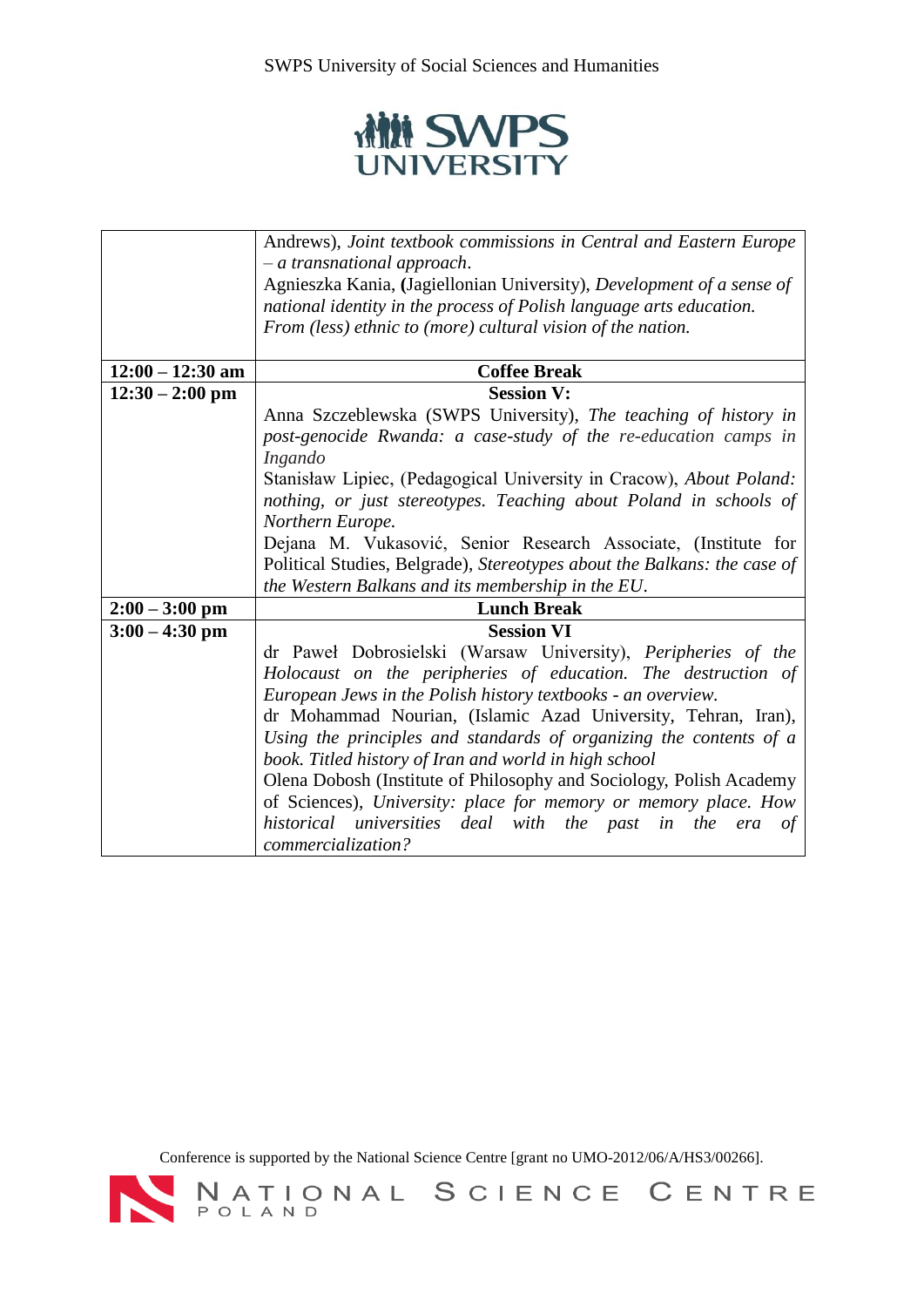

## **Venue of SWPS University:** Chodakowska 19/31, 03-815 Warszawa:



**How to get to the University SWPS:**

 **From Warsaw Central Railway Station:** take a tram number 22 (direction: Rondo Wiatraczna, tram stop: Gocławska) – approximately it will take around 20 minutes:

Conference is supported by the National Science Centre [grant no UMO-2012/06/A/HS3/00266].

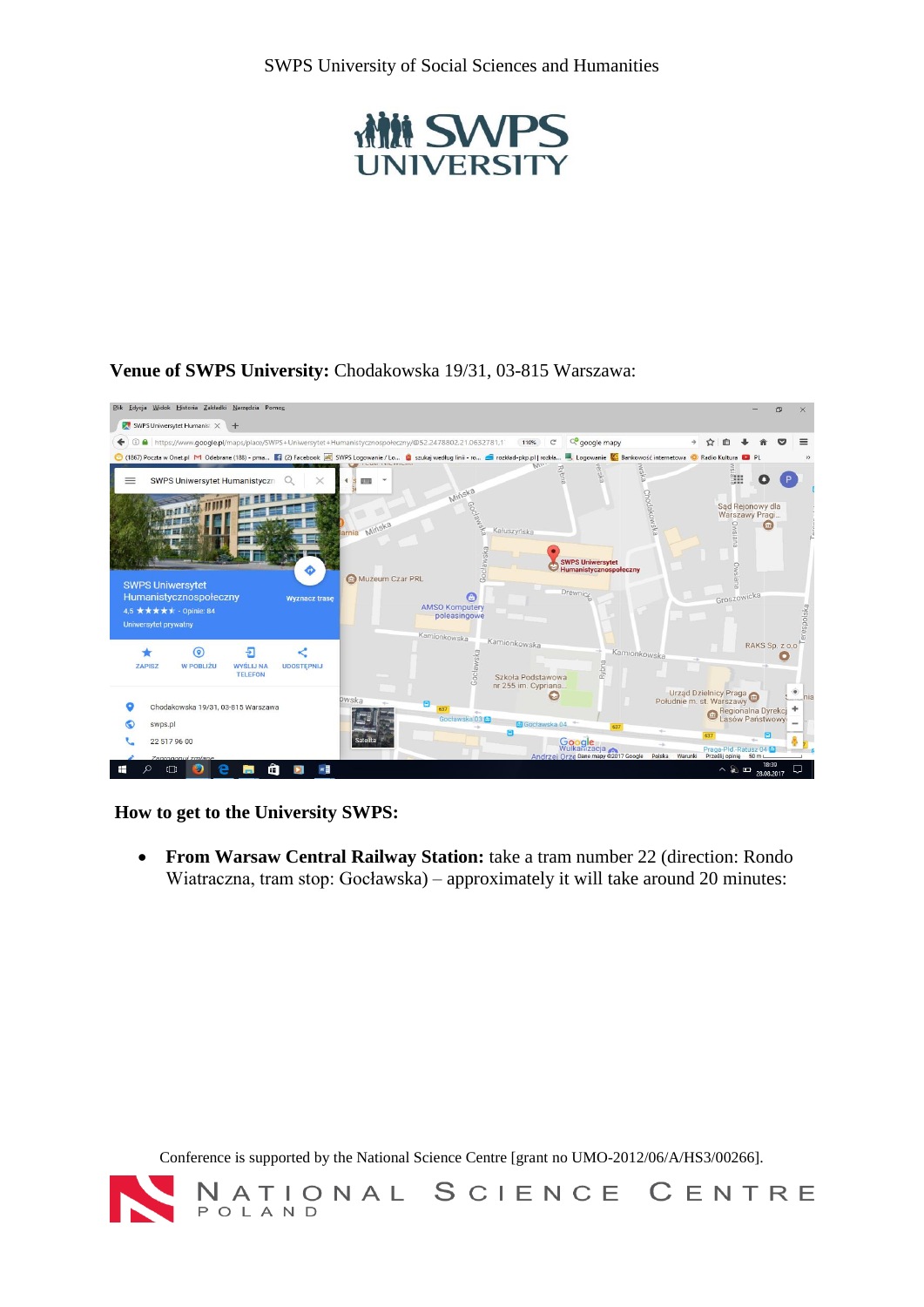



 **From Warsaw East Railway Station –** you can take w walk– approximately it will take around 20 minutes:



Conference is supported by the National Science Centre [grant no UMO-2012/06/A/HS3/00266].